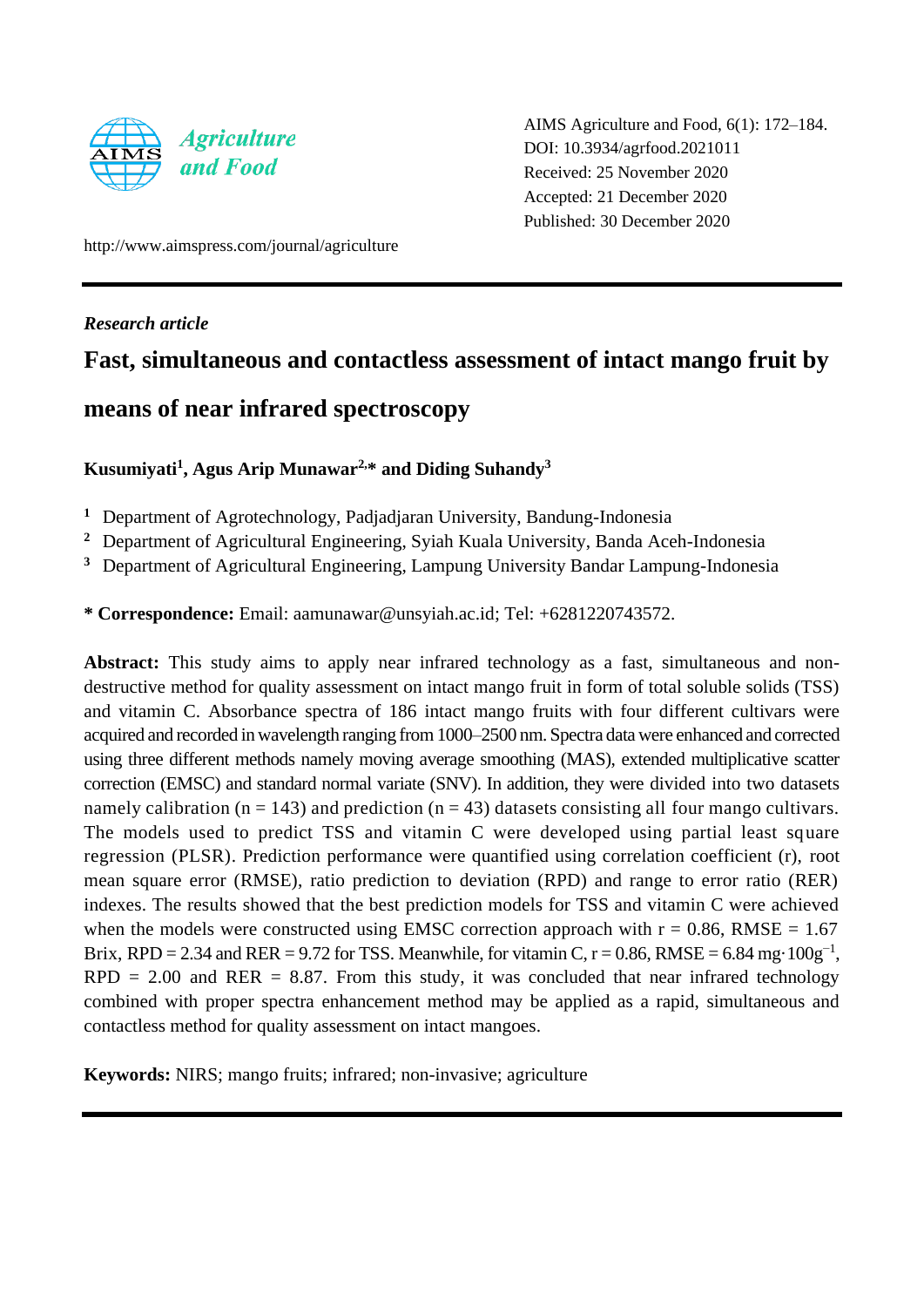### **1. Introduction**

Mango (*Mangifera indica*. L) is one of the most popular tropical horticulture fruits worldwide due to its taste, visual appearance, benefits and overall nutritional contents [1]. In addition, it is well known as a source of vitamin, minerals and other active compounds beneficial to human health which leads to an increasing demand in the market. In horticultural industries, quality of produce is great importance and consumers are willing to pay handsomely to get high quality mangoes supplied to them. Therefore, in order to ensure and keep the chain supply of high quality mangoes, it is important to perform sorting and grading for mangoes based on their qualities [2,3].

Total soluble solids (TSS) and vitamin C are two major quality parameters of mangoes that are beneficial to humans. TSS is related to sweetness, sugar content and carbohydrates, while vitamin C improves the immune system [4,5]. Several methods are used to determine chemical quality parameters of mango such as TSS and vitamin C. However, most of them are based on standard laboratory procedures which are time consuming, costly, have complicated sample preparations, requires extraction, laborious, involves chemical materials and destructive [6–8]. In recent years, alternative fast and robust methods for the analysis of quality parameters of horticultural and other agricultural products have been one of the most important and prioritized objectives. Therefore, agricultural industries need to be equipped with a proper and ideal simultaneous and non-destructive method that may be used to determine several quality attributes of agricultural products including mangoes and their derivative products [7,9–11].

In the last few decades, near infrared reflectance spectroscopy (NIRS) has become one of the most promising and significant alternative method applied in many fields including agriculture. Compared to standard laboratory analysis, NIRS has some advantages, such as fast, minimum sample preparation, non-destructive, robust, environmental friendly since no chemical materials are used. In addition, NIRS has the ability to predict several inner quality attributes simultaneously [7,12–14].

Several studies and publications have been carried out and reported regarding the application of NIRS method to determine some main quality parameters of foods and agricultural, meat and dairy products and others such as cocoa and chocolates [15–18], coffee [19–21], herbal plants [22–24], oranges [25,26], pineapple [27], milk and dairy products [28,29], cake [30], eggs [31], animal feed and meat [32,33].

It was discovered that NIRS was feasible to be used generally as an alternative fast and nondestructive method in determining several quality parameters. For mangoes, several studies have been carried out successfully with satisfactory prediction performances. From the results, it was discovered that NIRS predicts inner quality parameters of intact mangoes such as soluble solids content, malic acid, fructose, ascorbic acid, fiber content, pulp firmness, pH and dry mater [1,11,34–36]. However, most of these related studies were based on local prediction models using one mango cultivar like *Tommy Atkins*, *Palmer* and *Thai mango* cultivars. There are still scarce NIRS predictions using global models which involve more than one mango fruit cultivar. In this study, an attempt was made to develop NIRS global prediction models used to predict total soluble solids (TSS) and vitamin C of intact mango from four different mango cultivars obtained from Indonesia (*cv. Cengkir* and *Kweni*), Brazil (*cv. Kent*) and Peru (*cv. Palmer*). It was assumed that global NIRS models were more acceptable to be applied in real time situation for determining the quality attributes of intact mango fruits.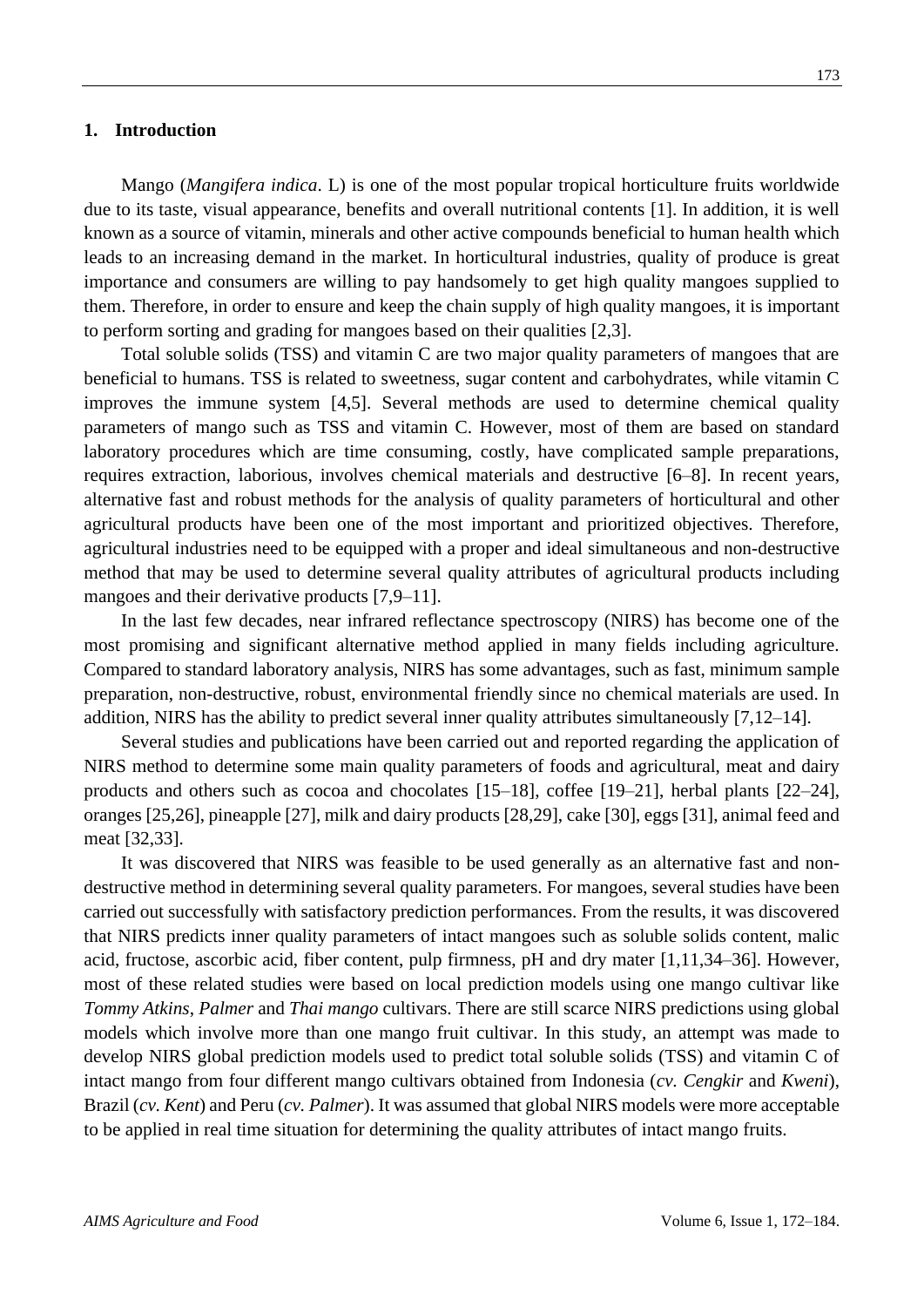### **2. Materials and methods**

### *2.1. Mango samples*

In this study, a total of 186 intact mango samples from four different cultivars obtained from Indonesia (*cv. Cengkir* n = 18 and *Kweni* n = 29), Brazil (*cv. Kent* n = 85) and Peru (*cv. Palmer* n = 54) were used. In order to obtain mango samples with varied ripeness stages, we collected *Cengkir* and *Kweni* mangoes from central mango orchards in *Majalengka*, Indonesia with varied maturity stages from 75–105 days after flowering. Meanwhile, for *Kent* and *Palmer* mangoes, we collected from local mango distributors. We order to obtain mango with maturity stages varied from which harvested on 76–98 days after flowering. All mango samples were then divided into two datasets namely calibration dataset which had 143 mangoes and prediction dataset which had 43 mangoes where each dataset consisted of the four mango cultivars. All mango samples were stored for two days at 26 ℃ room temperature to equilibrate internal temperature. After two days, near infrared spectra data was continuously acquired and actual inner quality attributes (TSS and vitamin C) were measured.

### *2.2. Spectra acquisition*

Near infrared spectra data, in form of absorbance spectrum of all mango samples were acquired using a self-developed near infrared instrument (PSD – NIRS iptek i16). Spectra data were obtained in wavelength ranging from 1000 to 2500 nm or in wavenumbers from 4000 to 10,000 cm<sup>-1</sup>. For each mango sample, spectra data was acquired in three different points (top edge, middle and bottom edge) and averaged as illustrated in Figure 1. Resolution windows were set to 0.2 nm with 64 scans per spectra data acquisition [4,37,38].



**Figure 1.** Schematic illustration of NIR spectra acquisition on intact mango using PSD NIRS i16.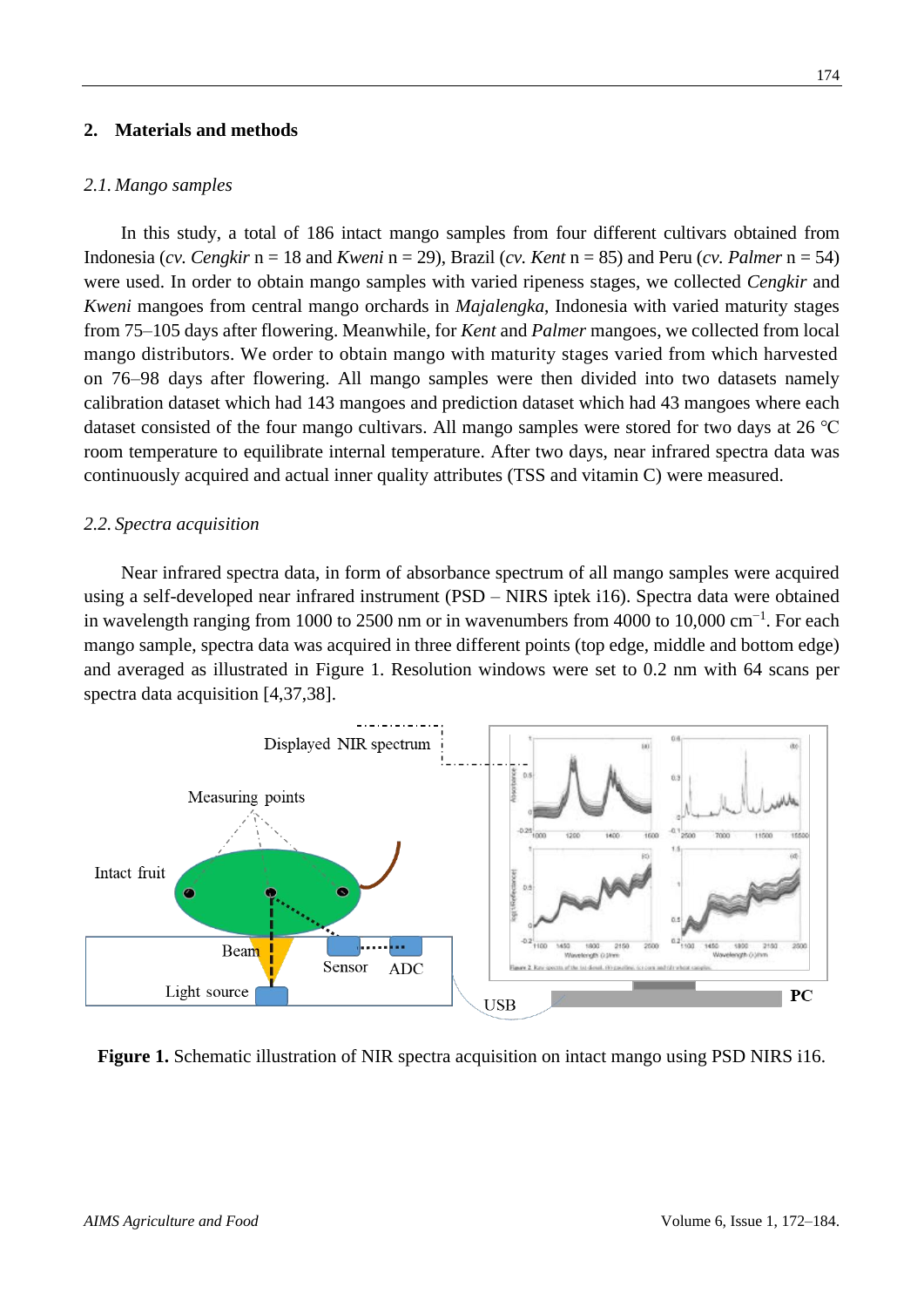TSS and vitamin C contents of the mango samples were measured immediately the spectra data acquisition was completed. Marked mango samples were sliced, the pulp was extracted and TSS was measured by making fruit juice from 25 g of pulp sample and 100 mL distilled water. The centrifuge was applied for about 10 min [35,39] to obtain clarified juice. Afterwards, a little filtered supernatant juice was dropped into a hand-held refractometer (model HRO32, Krüss Optronic GmbH) to record TSS expressed as <sup>o</sup>Brix. Conversely, the actual vitamin C content of mango samples was measured using titration method. Approximately 5 g of pulp mango sample was mixed with 20 mL of 5% meta-phosphoric acid (Roth, Germany) into a beaker to prevent oxidation. This mixture was homogenized using the ultra-turrax (IKA T 18B, Germany) for 2 minutes and filtered through filter paper (MN 6151/4,  $\Theta$  150 mm, MachereyeNagel, Germany). A total of 10 mL was measured from the filtrate, transferred into a 25 mL beaker glass and titrated with 0.064 M 2.6 Dichlorophenolindophenol. Vitamin C, was quantified based on its reaction with this solution as an indicator in titration method with a colour change from colourless to light red at the end of titration [40,41]. Vitamin C is expressed in mg 100 g<sup>-1</sup> fresh mass (FM),

### *2.4. Spectra correction*

Infrared spectra data may contain irrelevant background information and noises which interferes with the desired quality attributes of information. Therefore, they need to be corrected and enhanced in order to obtain accurate and robust prediction models. In this study, three different spectra correction methods were employed, namely: moving average smoothing (MAS), extended multiplicative scatter correction (EMSC) and standard normal variate (SNV). The impact of these methods was compared in term of their accuracy and other prediction performance indicators.

## *2.5. Prediction models*

The main aim of NIRS practices was to develop prediction models used to determine desired quality attributes of materials studied. The global prediction models developed in this study consisted of four different mango cultivars using the partial least square regression (PLSR) [42,43]. Samples were divided into two datasets namely calibration and prediction dataset from which those four cultivars were included in each dataset.

The models were constructed using calibration data containing 143 samples by regressing absorbance spectra data as predictor variable and actual value of inner quality attributes (TSS and Vitamin C) as response variable. K-fold cross validation was employed during calibration to evaluate and test the models where  $k = 10$  fold. Each fold consisted of approximately 14 randomize samples for validation. The most accurate and robust model was selected by its validation performance and the best model was tested independently using separated prediction dataset containing 43 samples. All data analysis including prediction models development, statistic descriptions and spectra data enhancements were carried out by using *The Unscrambler X 10.3* software (CAMO Inc. Oslo, Norway).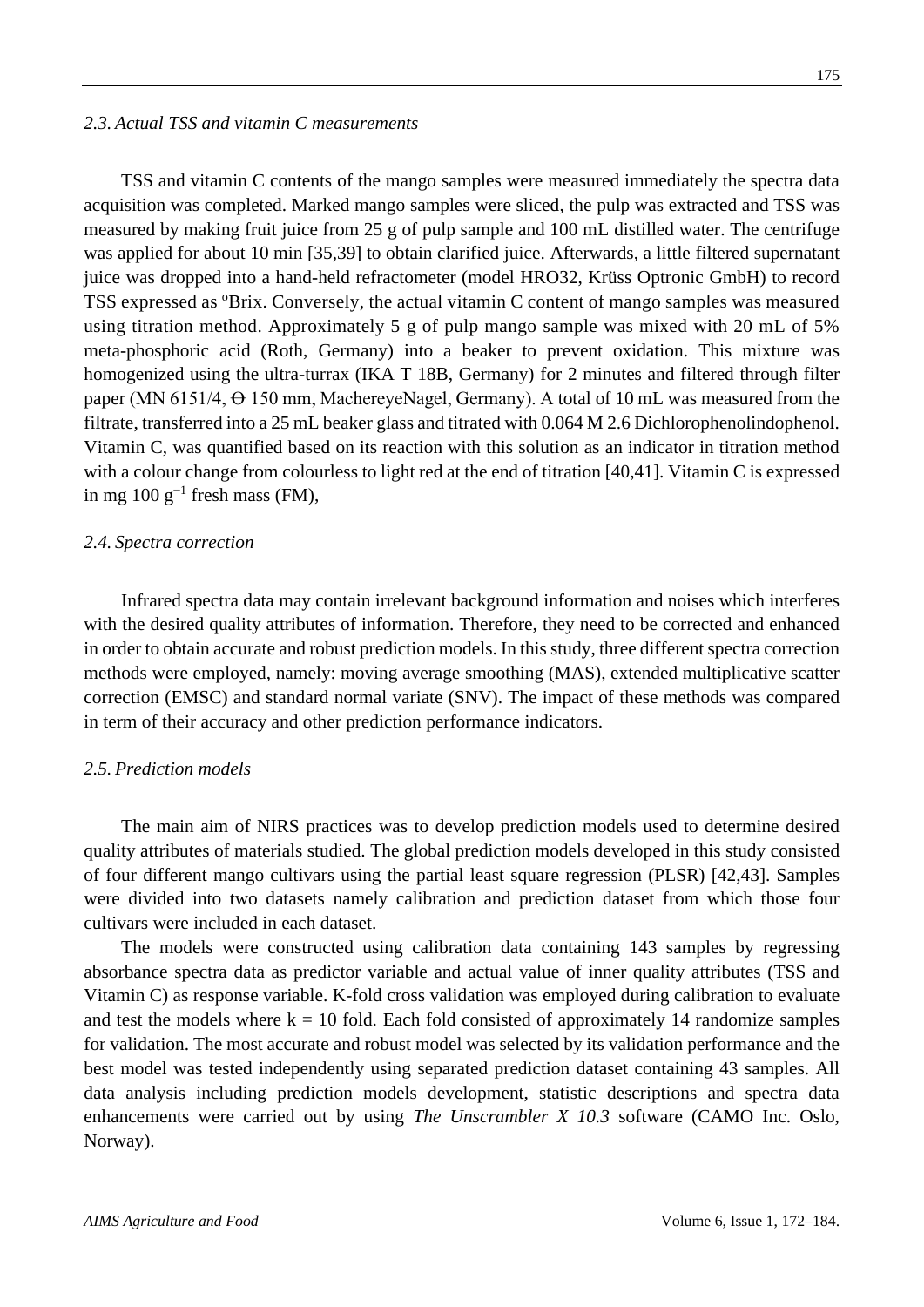#### *2.6. Prediction performance evaluation*

The prediction performance for TSS and vitamin C were evaluated based on calibration and validation results according to the correlation coefficient (r), the root mean square error in calibration (RMSEC), cross validation (RMSECV), prediction (RMSEP) and the ratio prediction to deviation (RPD) index. The RPD was obtained by dividing standard deviation (SD) of reference data with the RMSECV value. Judging from these performance indexes, it was obvious that ideal prediction models should have higher r coefficient and RPD index, lower RMSE and fewer number of LVs [7,12,13]. Scatter plots derived from reference and predicted values of the desired quality parameters (TSS and vitamin C) were plotted to assist in the results visualization.

### **3. Results and discussion**

### *3.1. Spectra features of mangoes*

Typical recorded diffuse reflectance spectra for four intact mango cultivars in near infrared region (1000–2500 nm) are shown in Figure 2. This infrared spectrum was in accordance with the presence of related quality attributes such as vitamins, sugar, moisture and fibre contents, protein and other parameters as derived from absorption bands resulting from the interaction between electromagnetic radiation and organic materials. These bands correspond to intrinsic molecular bonds of O-H, C-H, C-O and N-H as basic structures of quality attributes of mangoes and other agricultural products.



**Figure 2.** Near infrared absorbance spectra feature of intact mango samples in wavelength ranging from 1000 to 2500 nm for four different cultivars.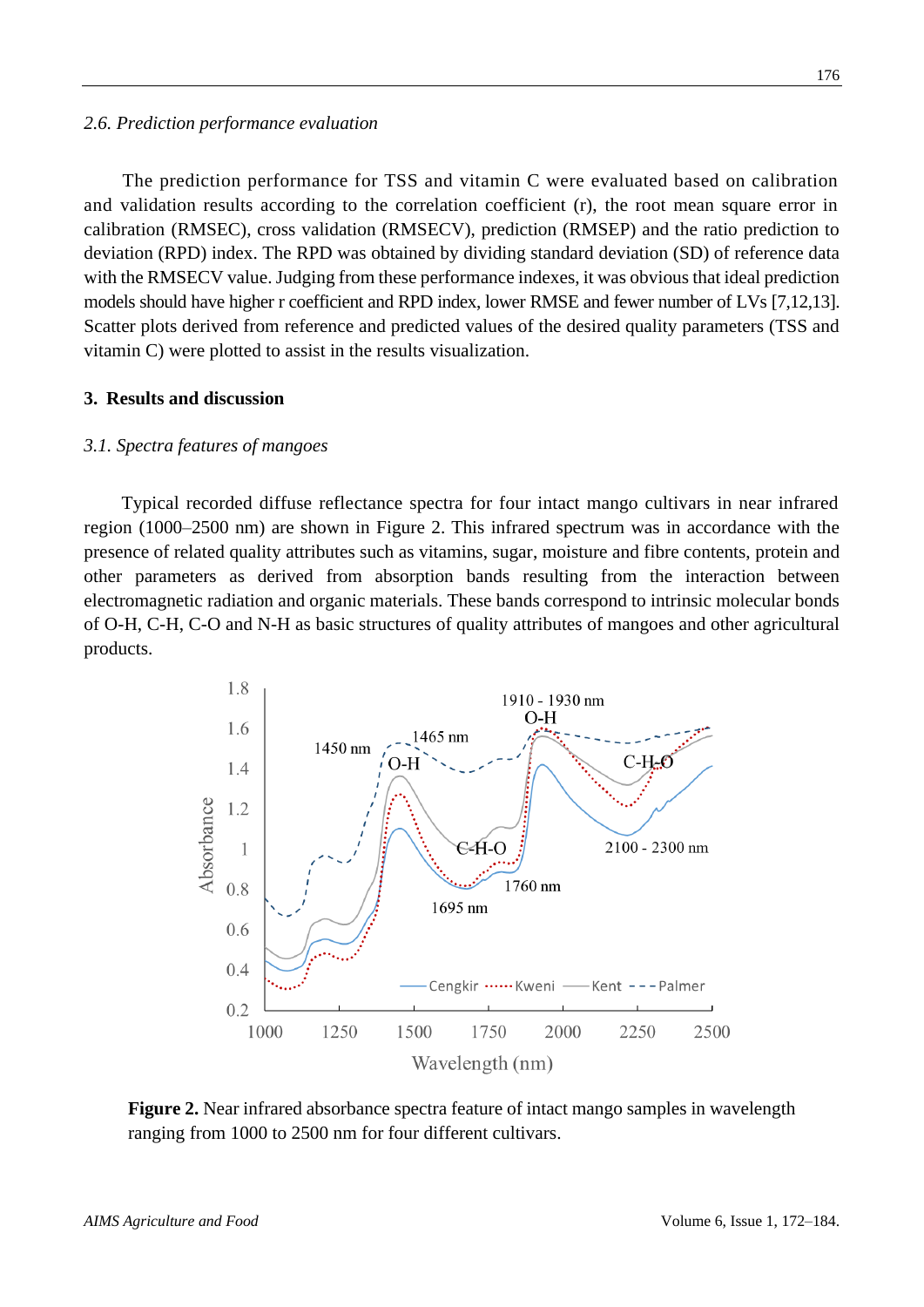As shown in Figure 2, typical spectra feature and patterns of four mango samples are quite similar. The highest absorption bands are in wavelength 1460 and 1920 nm which corresponds to O-H bands relating to moisture contents. Therefore, it was concluded that mango consisted of 80% water. Similar patterns are also discovered by other researchers that presented a typical pattern of mangoes and oranges samples.

Mangoes from Indonesia (*cv. Cengkir* and *Kweni*) typically have high water contents compared to *cv Kent* from Brazil and *cv.Palmer*from Peru. This is clearly seen from the typical near infrared spectrum as shown in Figure 2. Inner quality attributes like TSS and vitamin C of intact mangoes are mainly constructed by molecular bonds of C-H-O. Therefore, near infrared reflectance spectroscopy (NIRS) may be used to predict both quality attributes. The absorption bands ranging from 2100–2280 nm are believed to be related to C-H-O structures such as TSS, sugar contents, carbohydrates, fructose, vitamin A and C. Meanwhile, absorption bands at around 1420, 1850 and 2050 nm are associated with organic acids [11,13]. Similar results were also noted in other studies that mentioned the relationship and association between wavelengths and these quality attributes [6,11,35]. Probably the peak and valley are not too obvious on the raw spectra data. Therefore, we would like to confirm those reported findings that vitamin C and TSS, consisted of C-H-O molecules can be predicted on that range. The highest peak found is related to O-H structures. This is clear, since most of mango and other fruits consisted mostly water content.

### *3.2. Total soluble solids (TSS) and vitamin C prediction*

In this study, the global prediction models developed were used to simultaneously predict both inner quality attributes (TSS and vitamin C) of intact mango samples derived from calibration datasets consisting four mango cultivars. Descriptive statistics of actual TSS and vitamin C content for all calibration dataset samples is presented in Table 1.

Prediction models were developed using partial least square regression (PLSR) approach. This was because from previous studies, it was discovered that PLSR provides better prediction results compared to other linear regression approaches such as multiple linear regression (MLR) and principal component regression (PCR) (40). The PLSR algorithm considered and modeled both the predictor data (NIR spectra) and response matrices (actual measured TSS and vitamin C) simultaneously to determine the latent variables in predictor data that will best predict both studied inner quality attributes.

| <b>Statistical indicators</b> | Vitamin C | <b>TSS</b> |  |
|-------------------------------|-----------|------------|--|
| N samples                     | 143       | 143        |  |
| Mean                          | 43.22     | 15.45      |  |
| Max                           | 77.86     | 25.25      |  |
| Min                           | 18.28     | 7.91       |  |
| Range                         | 59.58     | 17.34      |  |
| <b>Std. Deviation</b>         | 13.33     | 3.96       |  |
| Variance                      | 177.57    | 15.70      |  |
| Median                        | 41.11     | 15.33      |  |

**Table 1**. Descriptive statistics of actual TSS and vitamin C content in calibration datasets.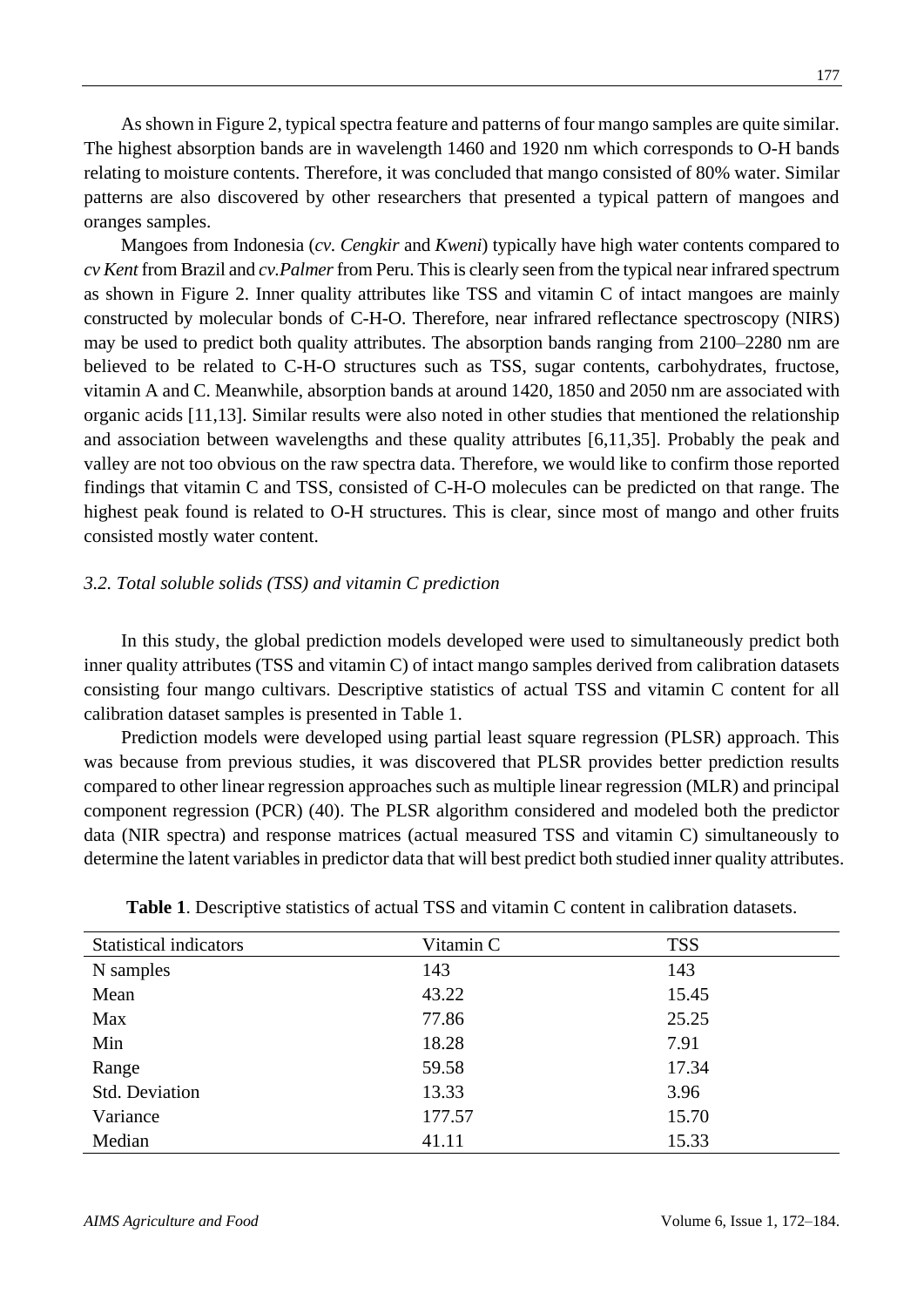Firstly, global prediction models were developed to predict TSS and vitamin C using raw original, un-enhanced spectra data in wavelength ranging from 1000 to 2500 nm. These models were quantified using k-fold cross validation method during model development. Calibration and cross validation results for TSS and vitamin C quality attributes are shown in Table 2 and Table 3. Generally, TSS and vitamin C may be satisfactorily predicted using raw spectra data with correlation coefficient of 0.83 and 0.82 for TSS and vitamin C predictions, respectively. Prediction accuracy and robustness were slightly improved when the models were developed using enhanced spectra. Correlation coefficient was increased to maximum of 0.86 for TSS and vitamin C predictions by means of EMSC spectra data correction. Scatter plot derived from calibration and cross validation result for TSS prediction is presented in Figure 3. It showed that prediction performance was improved when the models were developed using enhanced spectra data. In this study, it was discovered that EMSC was the best spectra enhancement method.

**Table 2**. Calibration and validation performance of total soluble solids in intact mangoes using calibration dataset ( $n = 143$ ) with partial least square regression approach.

| <b>Spectra Correction</b> |      | <b>Statistical Indicators</b> |               |                                           |            |
|---------------------------|------|-------------------------------|---------------|-------------------------------------------|------------|
|                           | LVs. |                               | RMSEC (°Brix) | <b>RMSECV</b> ( <i><sup>o</sup>Brix</i> ) | <b>RPD</b> |
| Raw (None)                |      | 0.83                          | 1.91          | 2.16                                      | 1.81       |
| MAS                       |      | 0.84                          | 1.80          | 2.10                                      | 1.86       |
| <b>EMSC</b>               |      | 0.86                          | 1.42          | 1.67                                      | 2.34       |
| <b>SNV</b>                |      | 0.84                          | .73           | 2.07                                      | 1.89       |

EMSC: extended multiplicative scatter correction, LVs: number of latent variables, MAS: moving average smoothing, r: correlation coefficient, RMSEC: root mean square error calibration, RMSECV: root mean square error cross validation, RPD: ratio prediction to deviation, SNV: standard normal variate.



**Figure 3**. calibration and cross validation performance for TSS prediction using raw spectra data (a) and EMSC enhanced spectra (b).

Spectra data were firstly corrected and enhanced using moving-average smoothing (MAS). This method enhanced spectra data by averaging total spectra and moving every single spectra data closer to its averaged data. This enhancement method proved to be effective since the prediction error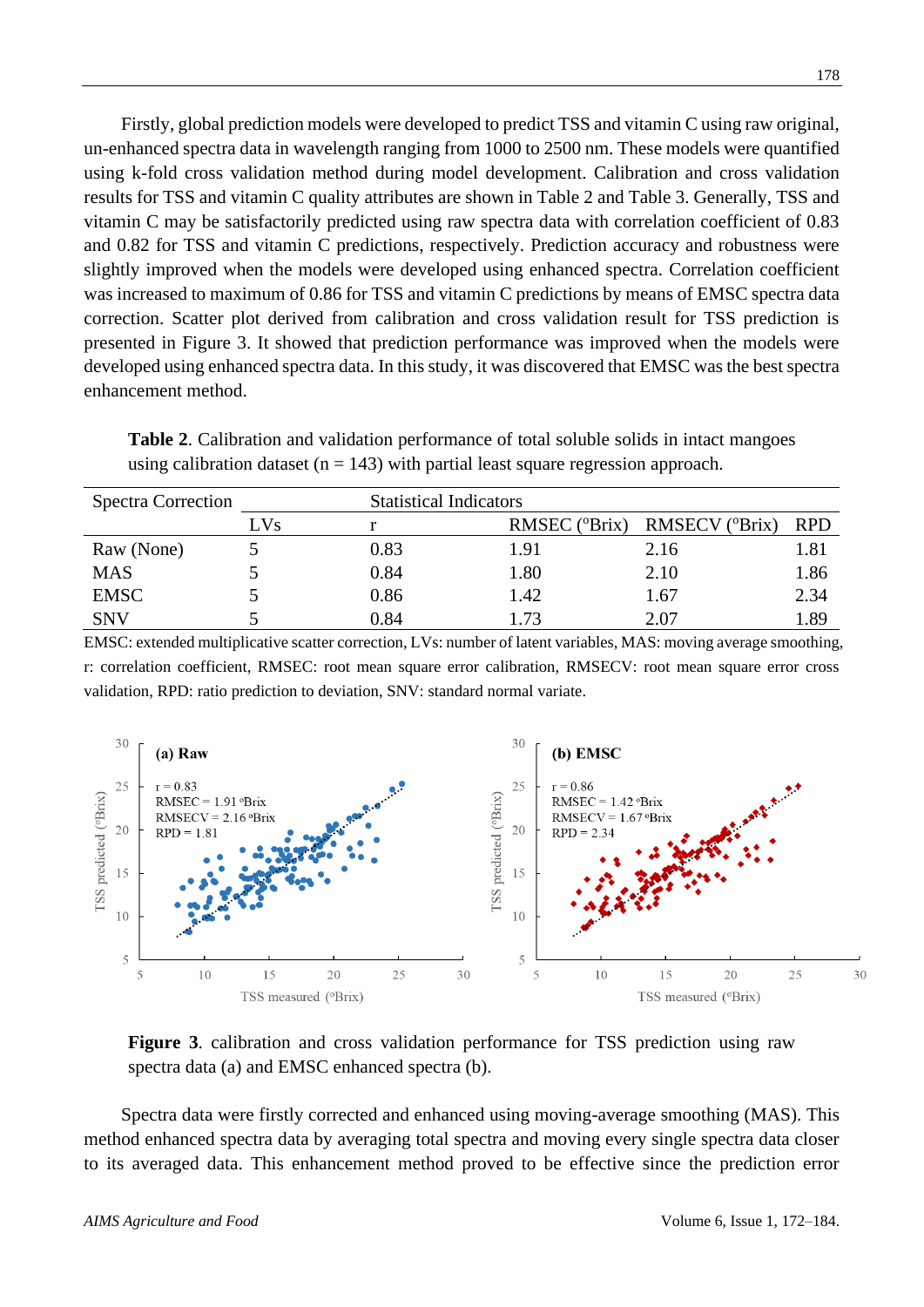presented as root mean square error (RMSE) were decreased to 2.1  $\mathrm{^{\circ}Brix}$  and 7.41 mg $\cdot 100g^{-1}$  for TSS and vitamin C, respectively. In addition, the ratio prediction to deviation (RPD) index which represents model robustness was also improved. Before MAS spectra correction, the RPD index was 1.81 and 1.75 for TSS and vitamin C, respectively which categorized as coarse sufficient prediction models. The robustness index was observed by studying the RPD index. From the results obtained, it was observed that the prediction performance using spectra data correction provided and achieved higher RPD index compared to un-corrected raw spectra data i.e. RPD is directly proportional to robust NIRS model. The maximum RPD may be achieved when the models are developed by means of EMSC spectra data.

| <b>Spectra Correction</b> | <b>Statistical Indicators</b> |      |                              |                               |            |
|---------------------------|-------------------------------|------|------------------------------|-------------------------------|------------|
|                           | LVs                           |      | RMSEC $(mg \cdot 100g^{-1})$ | RMSECV $(mg \cdot 100g^{-1})$ | <b>RPD</b> |
| Raw (None)                |                               | 0.82 | 7.24                         | 7.80                          | 1.75       |
| Smoothing                 |                               | 0.84 | 7.11                         | 7.41                          | 1.85       |
| <b>EMSC</b>               |                               | 0.86 | 6.62                         | 6.84                          | 2.00       |
| <b>SNV</b>                |                               | 0.84 | 7.08                         | 7.34                          | l.86       |

**Table 3**. Calibration and validation performance of vitamin C  $(mg \cdot 100g^{-1})$  in intact mangoes using calibration dataset ( $n = 143$ ) with partial least square regression approach.

EMSC: extended multiplicative scatter correction, LVs: number of latent variables MAS: moving average smoothing, r: correlation coefficient, RMSEC: root mean square error calibration, RMSECV: root mean square error cross validation, RPD: ratio prediction to deviation, SNV: standard normal variate.

As earlier stated, mangoes are biological and climacteric fruit that contains more water and other chemical substances such vitamins and soluble solids contents. These inner quality attributes may be affected by external factors such as temperature and relative humidity which interferes with prediction model's accuracy and robustness. These effects need to be corrected and enhanced in order to obtain and achieve more accurate and robust prediction performances. Therefore, it is very crucial to preprocess and enhance spectra data before establishing global prediction models.

Spectra correction was performed using other enhancement methods such as extended multiplicative scatter correction (EMSC) and standard normal variate (SNV). As shown in Table 2 and 3, the correlation coefficient and RPD index were improved for both TSS and vitamin C prediction. Compared to other studied spectra correction methods, the EMSC method seemed to be the best method providing more robust and accurate prediction performance. The maximum correlation coefficient achieved using EMSC was 0.86 for both inner quality attributes (TSS and vitamin C). Furthermore, maximum RPD index reached were 2.34 and 2.00 for TSS and vitamin C, respectively. In this study, RPD index between 1.5 and 2.0 was categorized as coarse sufficient prediction models. Meanwhile, RPD above 2 was categorized as relatively good performance but still needed improvements.

Scatter plot between reference and predicted TSS and vitamin C derived from EMSC and SNV spectra data are presented in Figure 4. The SNV correction method provided quite similar effect as moving-average smoothing (MAS). In addition, SNV was slightly more robust compared to MAS. The prediction error was lower compared to MAS for both TSS and vitamin C prediction. Conversely, the RPD index resulting from SNV was higher compared to that from MAS spectra correction method. Scatter plot of calibration performance between measured and predicted vitamin C content derived from raw spectra and EMSC enhanced spectra data was presented in Figure 4.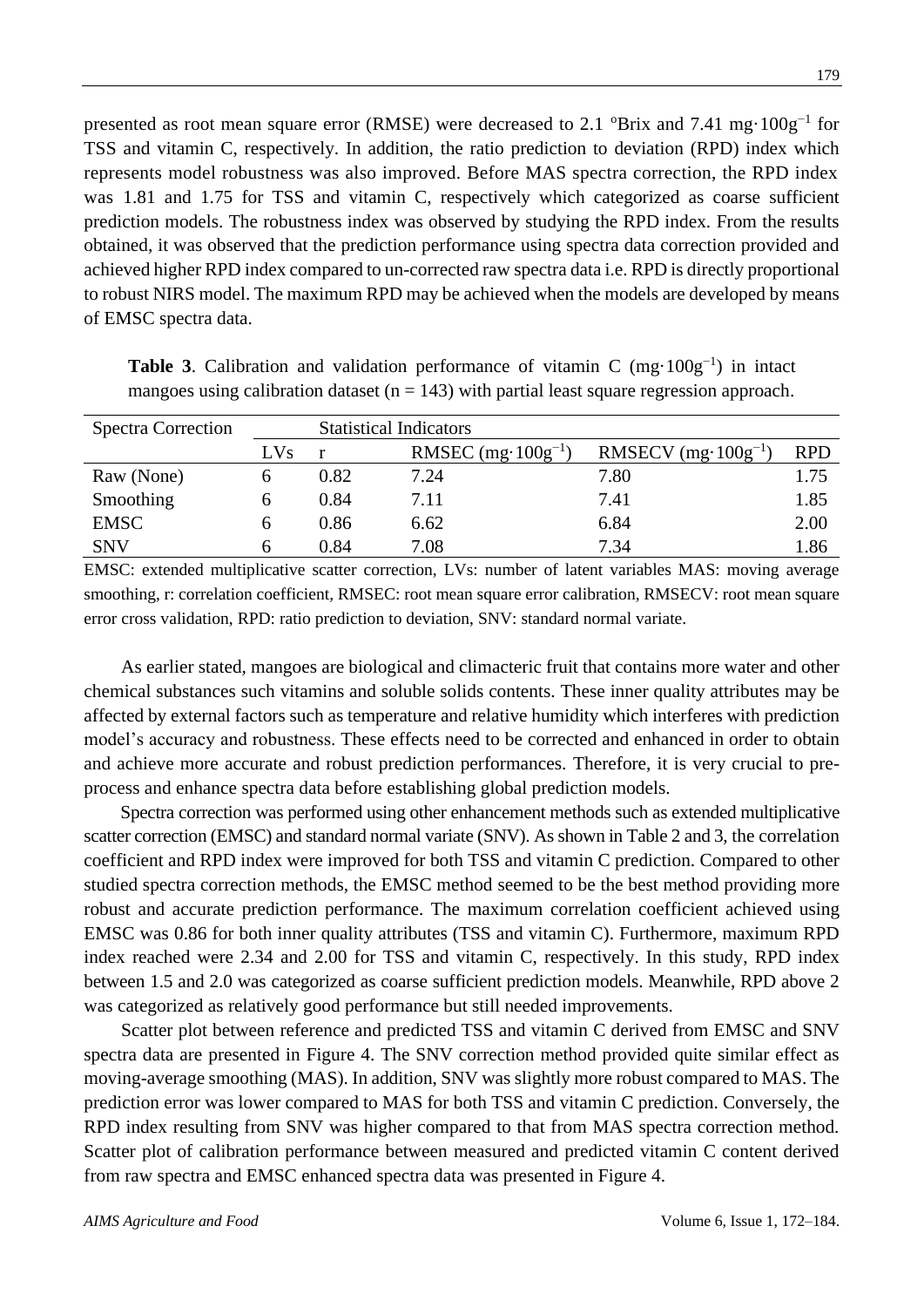

**Figure 4.** calibration and cross validation performance for vitamin C prediction using raw spectra data (a) and EMSC enhanced spectra (b).

In this study, extended multiplicative scatter correction (EMSC) was the best spectra correction tested so far. It attempted to reduce amplification (multiplicative, scattering) and offset (additive, chemical) effects in NIR spectrum. The EMSC rotates each spectrum ensuring that it fits as closely as possible to a standard spectrum that may often be the mean spectrum of all mangoes spectra data. The practical difference between SNV and MAS is that SNV standardizes each NIR spectrum using only data from the responded spectra, while MAS uses the average spectra of any set during spectra correction process. Furthermore, NIRS model based on EMSC spectra data were tested to determine TSS and vitamin C using 43 samples separated from the prediction dataset. The descriptive statistics of actual TSS and vitamin C from prediction dataset is shown in Table 4.

| <b>Statistical indicators</b> | Vitamin C | <b>TSS</b> |
|-------------------------------|-----------|------------|
| N samples                     | 43        | 43         |
| Mean                          | 41.37     | 16.78      |
| Max                           | 71.77     | 25.21      |
| Min                           | 18.33     | 10.13      |
| Range                         | 53.44     | 15.08      |
| Std. Deviation                | 14.90     | 3.56       |
| Variance                      | 222.08    | 12.68      |
| Median                        | 39.78     | 16.32      |

**Table 4**. Descriptive statistics of actual TSS and vitamin C content in prediction datasets.

The prediction performance of TSS and vitamin C determination on intact mango using EMSC spectra data was sufficiently accurate and robust as shown in Table 5. The achieved correlation coefficient was 0.86, similar to calibration with RPD index also nearly in calibration was 2.25. In addition, the range to error ratio was high (9.72) which in this study, indicates good prediction performance.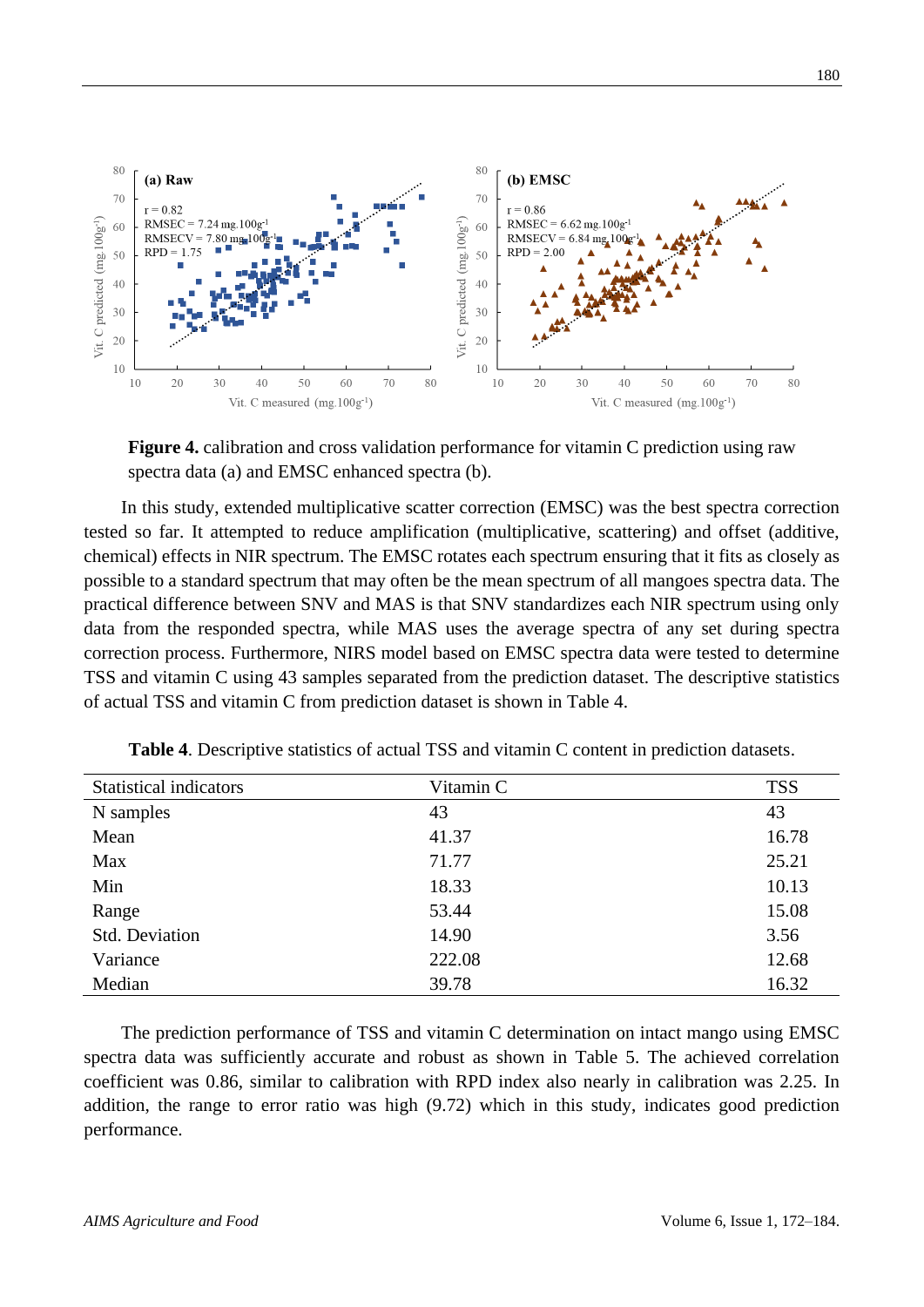| <b>Quality parameters</b>  | <b>Statistical indicators</b> |                        |            |      |  |
|----------------------------|-------------------------------|------------------------|------------|------|--|
|                            |                               | <b>RMSEP</b>           | <b>RPD</b> | RER  |  |
| Total soluble solids (TSS) | 0.86                          | $1.58$ $\mathrm{Brix}$ | 2.25       | 9.72 |  |
| Vitamin C                  | 0.86                          | 6.79 mg· $100g^{-1}$   | 2.19       | 8.87 |  |

**Table 5.** Prediction performance for TSS and vitamin C determination using EMSC spectra correction in prediction dataset.

r: coefficient of correlation, RER: range to error ratio, RMSEP: root mean square error for prediction, RPD: ratio prediction to deviation.

The prediction performance for vitamin C content determination also achieved good result with correlation coefficient on prediction 0.86 which is similar to correlation coefficient in calibration. The prediction error was also slightly closed to calibration therefore, RPD and RER indexes achieved were 2.19 and 8.87, respectively which corresponded to sufficient prediction performance. Scatter plot derived from the prediction performance of TSS and vitamin C on intact mango samples in prediction dataset is presented in Figure 5.



**Figure 5.** Prediction performance for TSS (a) and vitamin C (b) prediction using EMSC enhanced spectra in prediction dataset.

Based on achieved prediction results, it was reported that generally, NIRS may be employed as an alternative robust and accurate non-destructive method in determining inner quality attributes (TSS and vitamin C) of intact mangoes. Furthermore, it was concluded that EMSC correction method was the best and most superior method in predicting inner quality attributes compared to SNV and MAS. Judging from the external prediction performance, it is obvious that both inner quality parameters on intact mango fruit samples may be predicted quite well using enhanced NIRS spectra data. Therefore, it is strongly recommended that the spectra data prior to prediction model development be corrected and enhanced.

### **4. Conclusion**

In this study, near infrared (NIR) global prediction models were developed to predict two important quality attributes of intact mangoes namely total soluble solids (TSS) and vitamin C. The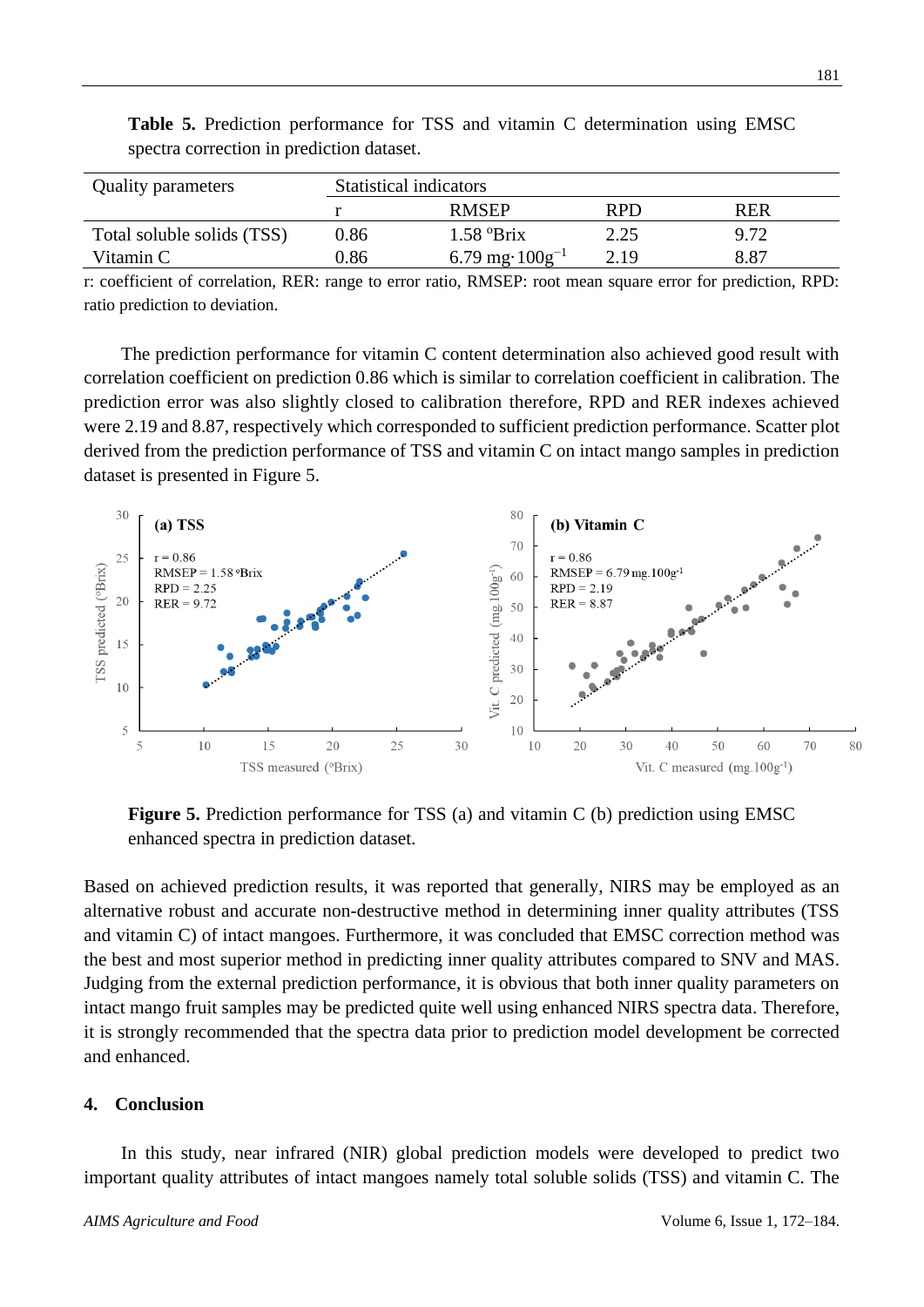models were developed using partial least square regression (PLSR) and NIR spectra data corrected and enhanced by means of moving-average smoothing (MAS), extended multiplicative scatter correction (EMSC) and standard normal variate (SNV). Results showed that NIR spectra data combined with EMSC spectra correction generated more accurate and robust prediction performances compared to SNV and MAS methods.

The maximum correlation coefficient (r) and ratio prediction to deviation (RPD) index during calibration for TSS were 0.86 and 2.34. Meanwhile, for vitamin C, the correlation coefficient and RPD index were 0.86 and 2.00, respectively which were categorized as good prediction models.

### **Acknowledgement**

The authors express gratitude to the Ministry of Education and Culture, Directorate DRPM for funding this study through *Hibah PDUPT* 2020.

## **Conflict of interest**

There is no conflict of interest.

### **References**

- 1. Wendel A, Underwood J, Walsh K (2018) Maturity estimation of mangoes using hyperspectral imaging from a ground based mobile platform. *Comput Electron Agric* 155: 298–313.
- 2. Cortés V, Ortiz C, Aleixos N, et al. (2016) A new internal quality index for mango and its prediction by external visible and near-infrared reflection spectroscopy. *Postharvest Biol Technol* 118: 148–158.
- 3. Nagle M, Mahayothee B, Rungpichayapichet P, et al. (2010) Effect of irrigation on near-infrared (NIR) based prediction of mango maturity. *Sci Hortic* 125: 771–774.
- 4. Hayati R, Munawar AA, Fachruddin F (2020) Enhanced near infrared spectral data to improve prediction accuracy in determining quality parameters of intact mango. *Data Brief* 30: 105577.
- 5. Munawar AA, Kusumiyati, Hafidh, et al. (2019) The application of near infrared technology as a rapid and non-destructive method to determine vitamin C content of intact mango fruit. *INMATEH-Agric Eng* 58: 285–292.
- 6. Arendse E, Fawole OA, Magwaza LS, et al. (2018) Non-destructive prediction of internal and external quality attributes of fruit with thick rind: A review. *J Food Eng* 217: 11–23.
- 7. Pasquini C (2018) Near infrared spectroscopy: A mature analytical technique with new perspectives–A review. *Anal Chim Acta* 1026: 8–36.
- 8. Munawar AA, Kusumiyati, Wahyuni D (2019) Near infrared spectroscopic data for rapid and simultaneous prediction of quality attributes in intact mango fruits. *Data Brief* 27: 104789.
- 9. Santos UJ dos, Demattê JA de M, Menezes RSC, et al. (2020) Predicting carbon and nitrogen by visible near-infrared (Vis-NIR) and mid-infrared (MIR) spectroscopy in soils of Northeast Brazil. *Geoderma Reg* 23: e00333.
- 10. Deng Y, Wang Y, Zhong G, et al. (2018) Simultaneous quantitative analysis of protein, carbohydrate and fat in nutritionally complete formulas of medical foods by near-infrared spectroscopy. *Infrared Phys Technol* 93: 124–129.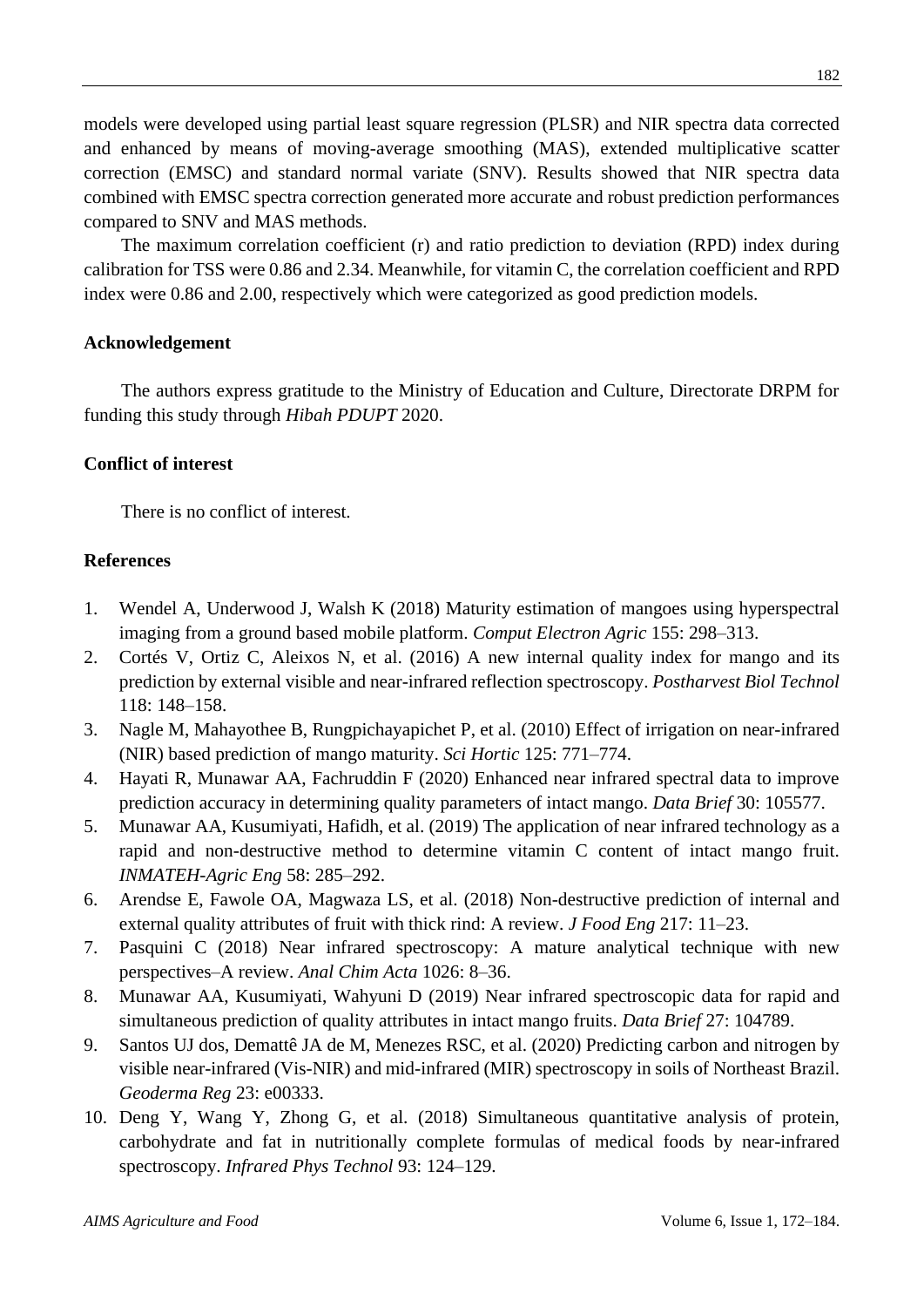- 11. Nordey T, Joas J, Davrieux F, et al. (2016) Robust NIRS models for non-destructive prediction of mango internal quality. *Sci Hortic* 216: 51–57.
- 12. Cozzolino D (2014) An overview of the use of infrared spectroscopy and chemometrics in authenticity and traceability of cereals. *Food Res Int* 60: 262–265.
- 13. Cen H, He Y (2007) Theory and application of near infrared reflectance spectroscopy in determination of food quality. *Trends Food Sci Technol* 18: 72–83.
- 14. Le BT (2020) Application of deep learning and near infrared spectroscopy in cereal analysis. *Vib Spectrosc* 106: 103009.
- 15. Kutsanedzie FYH, Chen Q, Hassan MM, et al. (2018) Near infrared system coupled chemometric algorithms for enumeration of total fungi count in cocoa beans neat solution. *Food Chem* 240: 231–238.
- 16. Huang JH, Zhou RR, He D, et al. (2020) Rapid identification of Lilium species and polysaccharide contents based on near infrared spectroscopy and weighted partial least square method. *Int J Biol Macromol* 154: 182–187.
- 17. Mandrile L, Barbosa-Pereira L, Sorensen KM, et al. (2019) Authentication of cocoa bean shells by near- and mid-infrared spectroscopy and inductively coupled plasma-optical emission spectroscopy. *Food Chem* 292: 47–57.
- 18. Teye E, Huang XY, Lei W, et al. (2014) Feasibility study on the use of Fourier transform nearinfrared spectroscopy together with chemometrics to discriminate and quantify adulteration in cocoa beans. *Food Res Int* 55: 288–293.
- 19. Yisak H, Redi-Abshiro M, Chandravanshi BS (2018) Selective determination of caffeine and trigonelline in aqueous extract of green coffee beans by FT-MIR-ATR spectroscopy. *Vib Spectrosc* 97: 33–38.
- 20. Santos JR, Lopo M, Rangel AOSS, et al. (2016) Exploiting near infrared spectroscopy as an analytical tool for on-line monitoring of acidity during coffee roasting. *Food Control* 60: 408– 415.
- 21. Dias RCE, Valderrama P, Março PH, et al. (2018) Data on roasted coffee with specific defects analyzed by infrared-photoacoustic spectroscopy and chemometrics. *Data Brief* 20: 242–249.
- 22. Giovenzana V, Beghi R, Romaniello R, et al. (2018) Use of visible and near infrared spectroscopy with a view to on-line evaluation of oil content during olive processing. *Biosyst Eng* 172: 102– 109.
- 23. Lu J, Xiang B, Liu H, et al. (2008) Application of two-dimensional near-infrared correlation spectroscopy to the discrimination of Chinese herbal medicine of different geographic regions. *Spectrochim Acta-Part A Mol Biomol Spectrosc* 69: 580–586.
- 24. Hao JW, Chen ND, Chen CW, et al. (2018) Rapid quantification of polysaccharide and the main onosaccharides in Dendrobium huoshanense by near-infrared attenuated total reflectance spectroscopy. *J Pharm Biomed Anal* 151: 331–318.
- 25. Liu C, Yang SX, Deng L (2015) Determination of internal qualities of Newhall navel oranges based on NIR spectroscopy using machine learning. *J Food Eng* 161: 16–23.
- 26. Ncama K, Opara UL, Tesfay SZ, et al. (2017) Application of Vis/NIR spectroscopy for predicting sweetness and flavour parameters of 'Valencia' orange (Citrus sinensis) and 'Star Ruby' grapefruit (Citrus x paradisi Macfad). *J Food Eng* 193: 86–94.
- 27. Srivichien S, Terdwongworakul A, Teerachaichayut S (2015) Quantitative prediction of nitrate level in intact pineapple using Vis-NIRS. *J Food Eng* 150: 29–34.